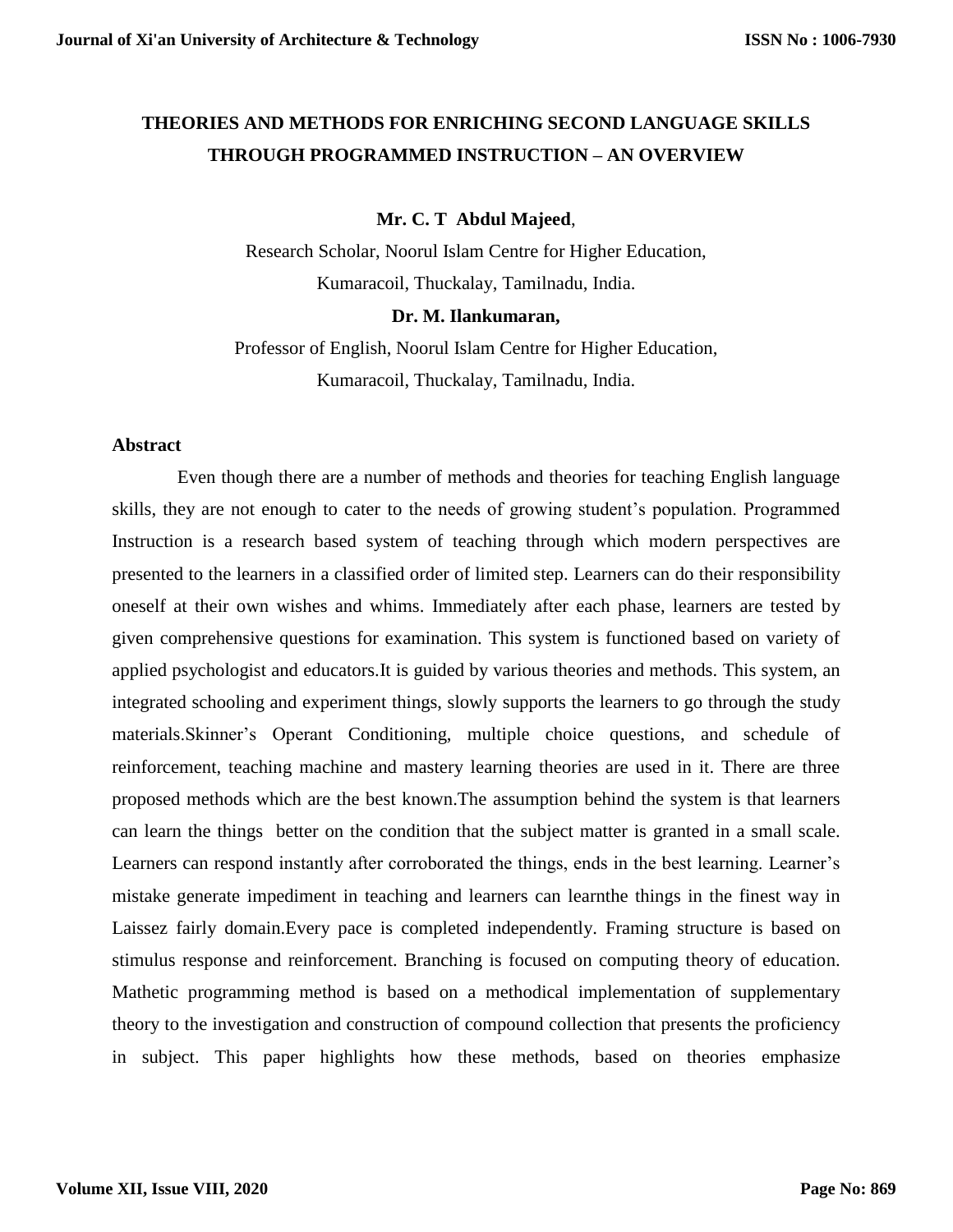comprehensible teaching goals and the way numerous empirical trials manifest the success of this practice for teaching second language skills.

**Keywords**: Programmed instruction, Operant Conditioning, Mastery learning theories, Stimulus response and reinforcement, Laissez fairly domain, Numerous empirical trail.

--------------------------------------

#### **Introduction**

In the first art of the  $20<sup>th</sup>$  century onwards, American psychological theory and research was based on the perspectives of behaviorism. B. F. Skinner, American psychologist, applied the principles of operant conditioning to academic tasks by a personal experience. Since it has been understood the insufficiency of conventional group based teaching, Skinner started to flourish a mechanical alliance. The teaching design used in computer is known as programmed and thus the technological device has become an important subject of academic research and evolution. Skinner evolved this method of instruction in 1950s. That was designed after technological system come to light as a reaction to the paucity of instructor and gradual increase in student's population. This method is guided psychologists and educators. Learners have to work through the programmed matters by themselves at their disposal. Learner's understanding will be tested after every phased of learning. Thus, it is planned to shape the learning, teaching, and procedure compassionate by shaping it better successful and custom-made to personal differentiation. The accomplishment programmed education can be assigned mostly to the dedication of its exponents to persistent qualification success.

The paper discusses to a larger extent method of teaching as subject matters are divided into small steps according to the level of students .It is functioned based on various methods and theories. Branching method depends on organization theory of education. It is an approach to find solution to a problem. Operant conditioning, multiple choice questions in the text, branching programme, teaching machine, and mastery learning are the important theories used in this teaching method. By using various methods and theories, related with programmed instruction, second language skills can be developed in the ESL classroom, primarily because through this method learners will get chance to learn the things according to his/ her disposal and it helps the student in learning by doing and giving situation to the learners. Moreover, it helps the learners in assessing their own performance themselves by comparing it with the given answers.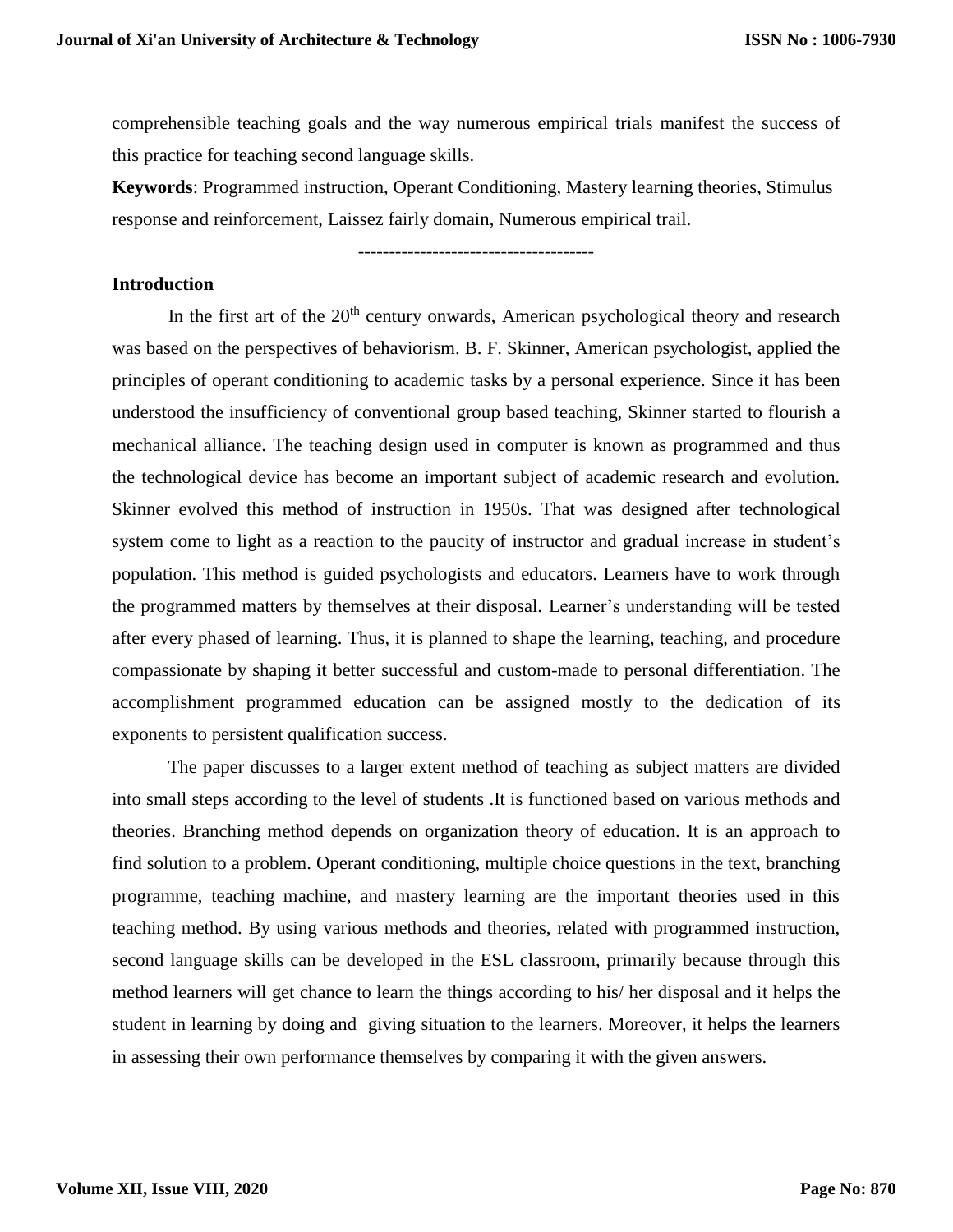## **Major theories of Programmed Instruction**

Programmed Instruction is an investigative method of teaching which assists learners to work successfully. It is an educational method distinguished by self-learning, self-controlled guidance conferred in a sequence order and with great recurrence of ideas. They depend on theories where learning is taking place or accomplished by dividing the subject matters into small portions with instantaneous benefit for the scholars. Although there are different theories, concepts and methods regarding the origin of programmed instruction, the most important theories related with the same are given below.

# *Skinner's Operant Conditioning*

According to the behaviourist theory, learning is changed on behavioural aspects known as stimulus. Skinner strongly argued against teaching based on punishment on which but academic education commonly depends. It is a method of learning that occurs through rewards and punishment for behaviour. It is an interdisciplinary system of learning process by which robustness of habit is amended by boosting or penalizing. It is a plan of action which is employed to accomplish that kind of education, a type of associative learning process through which the strength of a behavior is modified by reinforcement or punishment. It is also a procedure that is used to bring about such learning. This theory also depends on the idea that learning is taking place through change in perfect behavior. According to the individual response, changes in behaviour take place. Once an encouragement reaction design is strengthened, the person is conditioned to response its distinguishing attribute related to earlier forms of behaviourism.

 Reinforcement is the basic element of Skinner's Stimulus-Response theory. Desired responses can be strengthened through reinforcing activities. It can be used as a verbal applause, a good appraisal or an emotion of upgraded achievement or contentment. The theory covers the negative reinforcements. Any stimulus activity will result in increased frequency of reaction. A considerable attention is provided to programme supports. One of the distinguishing features of this hypothesis is that it tried to provide behavioural explanation for a wide scope of intellectual phenomenon. It refers to a kind of learning process to make the probable results repeated by reinforcement. Thus, it helps in the learning of operant behavior that is not necessarily associated with known stimuli. Generally, Operant conditioning has been use delaborately in clinical settings as well as teaching. Its function depends upon five basic processes. The application of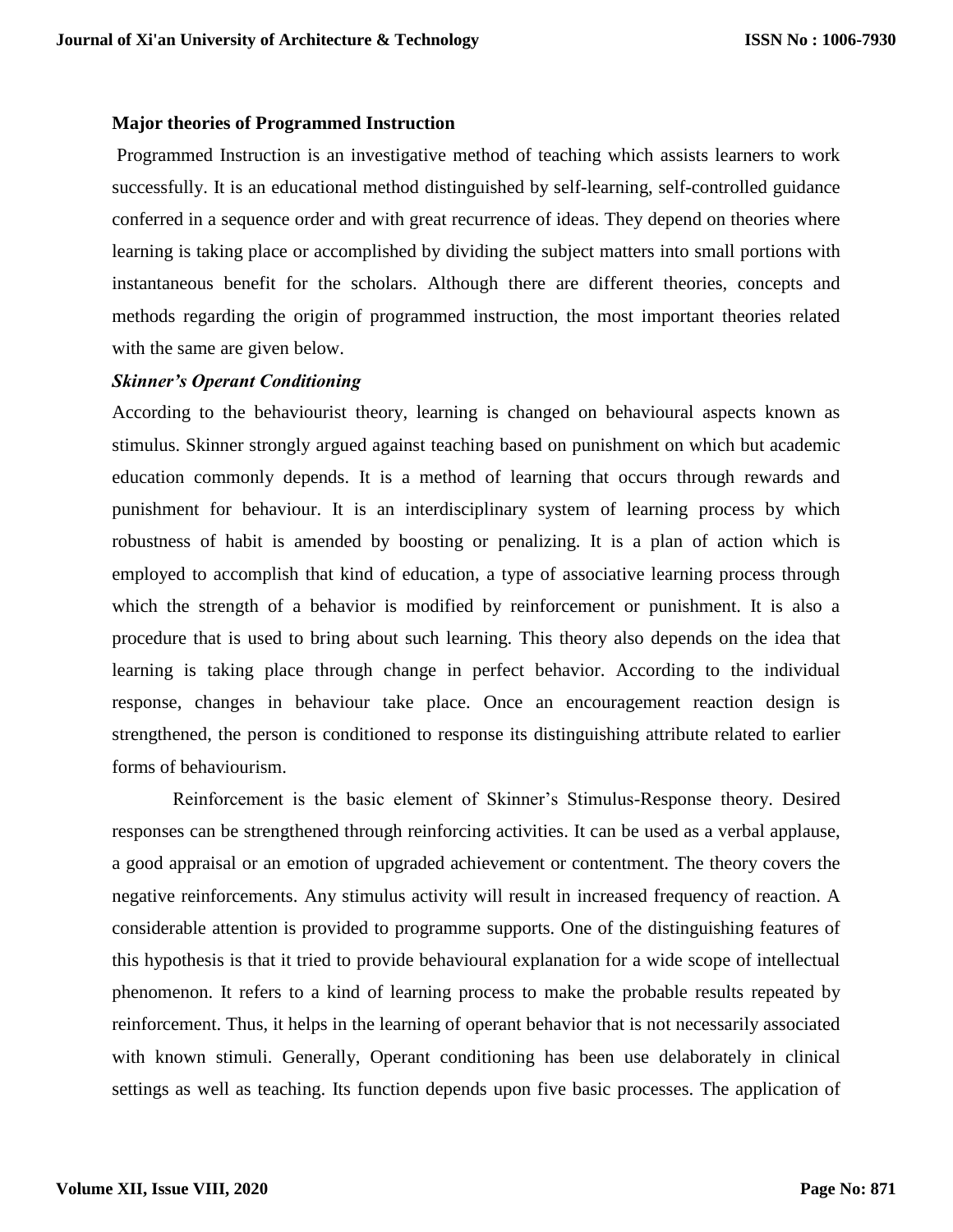operant conditioning is the modification of behaviour. It is used to help people with a wide variety of everyday behavior problem, including obesity, smoking, alcoholism, delinquency and aggression.

## *Crowder's Intrinsic or Branching Programme*

 Norman Crowder was working freely for military assistance on programmed instruction. He understood that programme is a communication between a user and a programmer. Contradictory to Skinner, he was not working from psychological perspective, instead, he views things from a his point of view. As per this theory, the user has to response to the supplementary question after reading.It is different from auto-instructional approach that provides importance to the correct or incorrect information. On the contrary, branching style focuses on optional choices which leads the user to more optional feedback and most of which is corrective. The main intention of assessment is to decide if the conversation was accomplished or not. The programme can start a restorative order of instruction and it is a practice designed to eliminate schooling insufficiency.

The word inherent means that all programme options are innate. This path is particularly changed to apparatus dispensing that supplies the better quantity of flexibility. Bifurcated text gravitates to be broad and conferring while customers attested to ingress them in a physical way. Skinner's theory gives importance to programing concept, but Crowder's branching theory focuses on function of the response. In other words, Skinner's learning consequences from creating suitable responses. On the contrary, Crowder's branching is based on reaction orientation. Restricting the programme or examine the level of integration is possible through responses. It is necessary to add large portion of knowledge. This theory mainly focuses on issue resolving from communicating ideas. Its exposition principle presents ideas to the learners, thus the learners can learn whole information in better way. It serves two aspirations - teaching and diagnosis. Also, it helps to evaluate whether the learner could learn reasons or not and then it is modified. It is helpful for the learners of better than moderate and lofty brilliance. It can also be used in correspondence course programme too.

### *The Teaching Machine*

 Teaching machine is a tool that gives a sequence of issues that come up with prompt augmentation to learners while they give the right replies to the presented queries. It is originally a mechanical device, by which educational materials were presented and taught. It invented by Sidney L.Pressay in the mid-1920s.Actually, with the purpose of educating learners, it was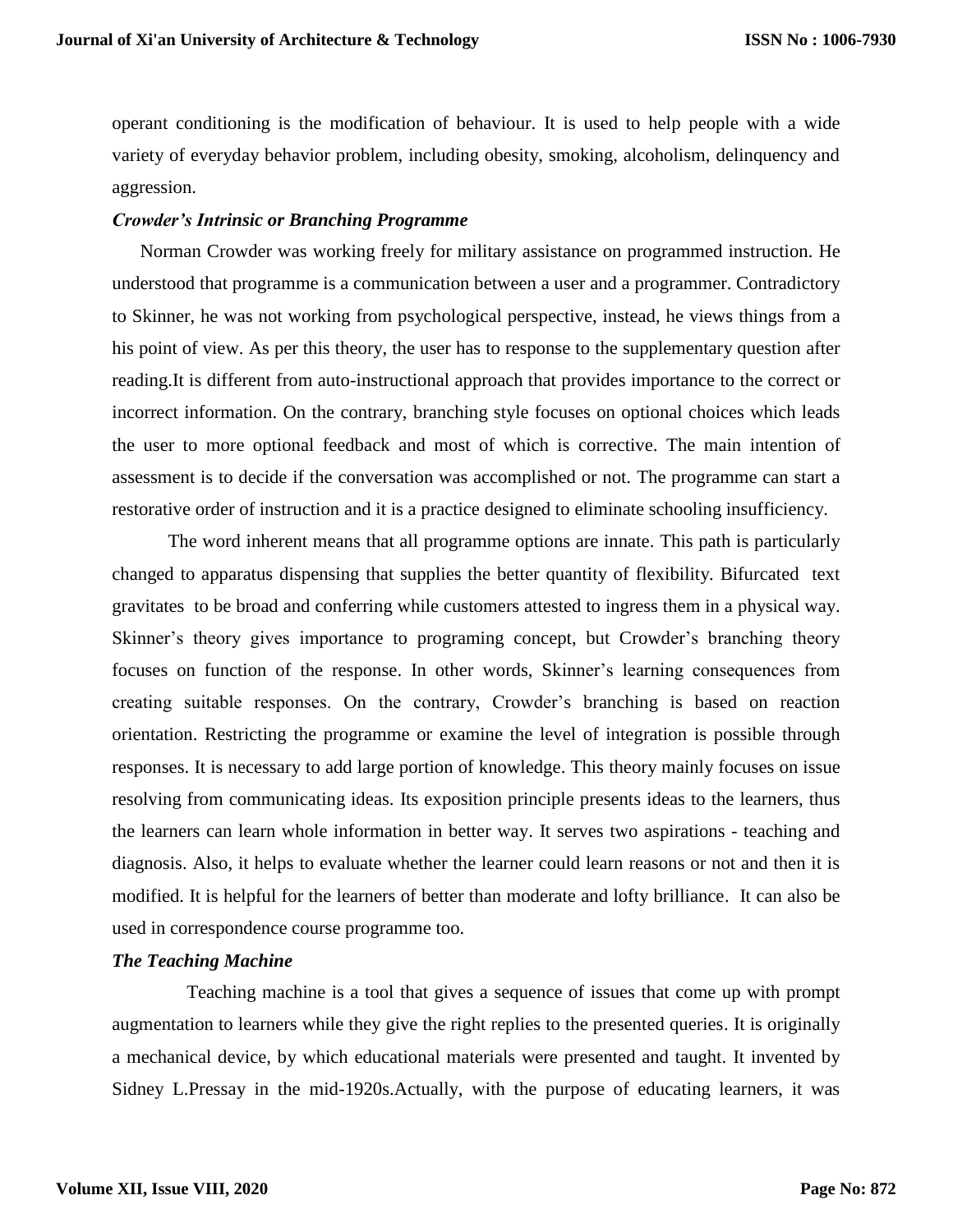designed and advanced contrary to environment of intellectual assumption. The encouragement has to be stated instantly to the learners. As the delay bounded by the reaction and encouragement of a moment will decrease the fruitfulness of the boosting. Besides, programmed instruction gets ride of the unpleasant style of feedback that would be victorious in achieving the correct reply ( Holland,1960).

Skinner gives a description about teaching machine by including the succeeding concepts of schooling. Exercise of suitable reactions, comprehension of outcome and encouragement of the correct reply and smallest detain of encouragement and communicative small steps with hints. Teaching machine is an automated tool used for dispensing a programme of teaching substance. Although different types of teaching machines are used, all teaching machines work in the same manner. All teaching machines based on the programme or in other words dispense a learner with certain amount of challenge as well as an opportunity to study.

Through teaching mechanism mainly composed a programme, a systematic manner of teaching and assessing method that assist learners to become a mediocre through the subjects to be learned. This device is mainly used for dispensing the set of frames of which the programme is composed. Nevertheless, it is not additional, but all comprehensive. The scheme will do all the instruction through a retaliation machine. Skinner also indicates that the schooling process should be split-up into a large number of very small steps and encouragement should be depended upon the fulfillment of earlier step. Skinner proposed that the device should be used to bring the learners into contact with the person who compared the material it resented.

# *Mastery Learning*

 Mastery learning is an organized appeal of encouragement to the inspection and creation of compounded collection that constitute the proficiency in content where the centre of attention is on the role of feedback in learning. Besides, it refers to a classification of educational philosophy. It keeps up that learners must attain a degree of ability for understanding in advance of going ahead to study successive details. This process will continue until the learners attain mastery in the particular subject and they may then move on to the next stage. It is focused on instructions required for dissimilar learners to study identical subject and to attain the corresponding degree. This is dead against the classical representation of instruction which concentrates more on distinction in learner's ability.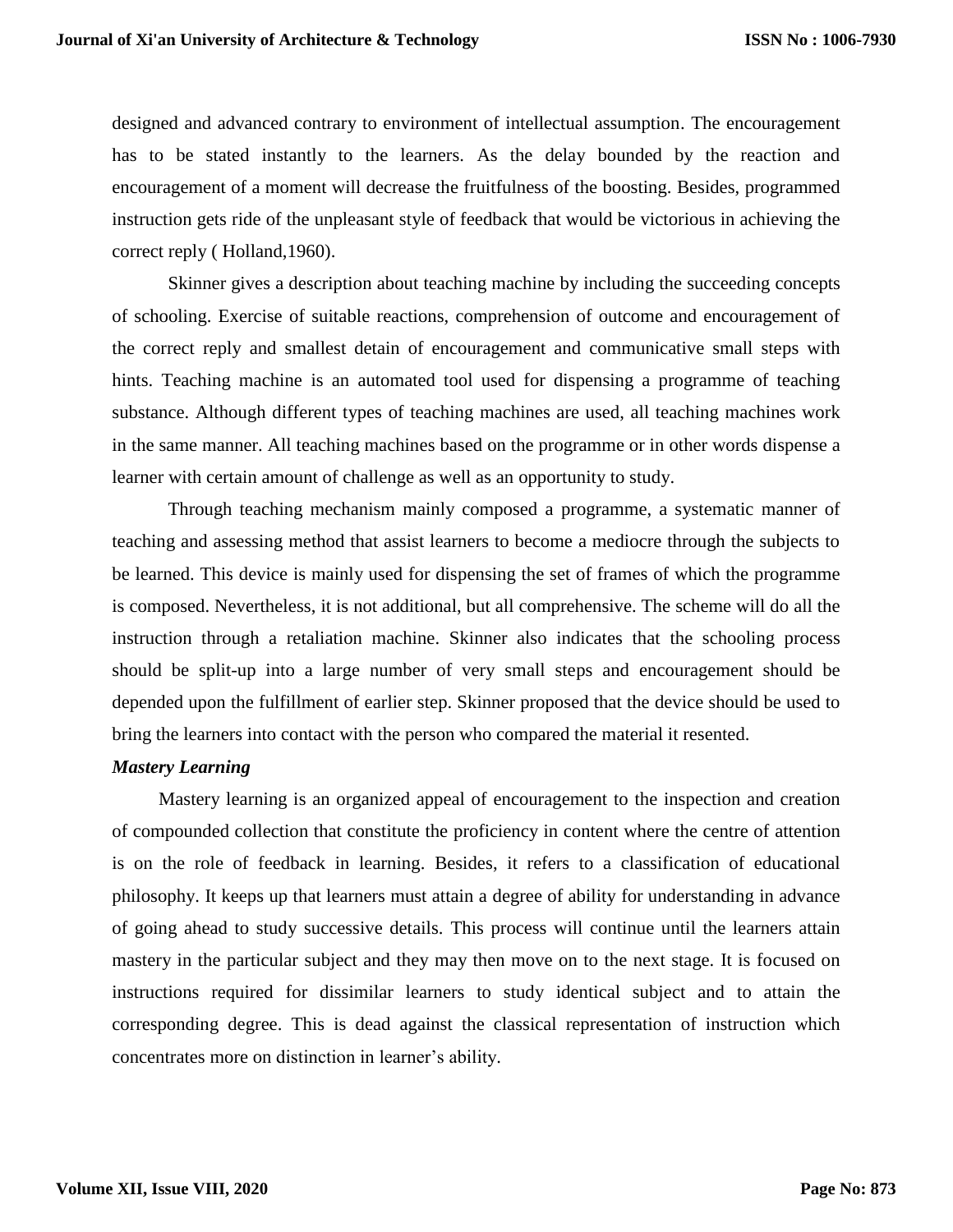There is a move in the management of mastery learning. Consequently, in a master learning process, the provocation contributes sufficient moment and engaging educational procedure to such an extent that all the learners are able to attain the identical level of instruction. Since it is a confirmed class based, personalized, instruction and education procedure depend on the campus that learners can attain a distinguished level of comprehension in a specified realm whether or not the ample time is given to them. It is related to the dramatic change in pedagogical revolution of the recent time. As the important learning process assists the learners to proceed ahead, they expertise comprehension, ingeniousness and temperament..Successful application of the system will entirely change the teaching and learning process.

 For the last certain years, a great number of educators and systems over the nation have moderately begun to proceed in this guidance, by understanding thoroughly about mastery learning and its possible assistance for learners and instructors. The current system is consumed by schooling in the name education. The greatly embedded theories and applications depend on this model proficiency pedagogy and experience for learning in dissimilar regions. For the last several years, tremendous progress has been in the learning and teaching process. Internet connectivity and electronic devices like laptop and tablets are widely available and learners are very comfortable in using them. Furthermore, numerous operating system and network instruction programme have been succeeded and broadly assumed as partially everyday classroom learning.

 Master learning suggests the proposal that instruction should be organized through arranged pace. For this, learners have to become proficient in requirement or recondition. Mastery learning assists the learners in numerous educational system, instructional volume, and different intellectual sensible variety. By applying the principles of mastery learning, more or less all learners can study the necessary information and proficiency inside syllabus, while instruction is smashed into its constituent portion and dispensed successively over the past decade, and mastery in attitudes has obtained strength. Many instructors and office bearers have recognized that great educational expectations are crucial to accomplish in the resent world. Pedagogical standards make sure that more learners meet those lofty, assumptions to grow up.

#### **Methods of Enriching Second Language Skills Using Programmed Instruction**

 Programmed instruction can be enforced over texts, so called teaching machine and computer-assisted instruction. No matter what type of the medium is used. There are three basic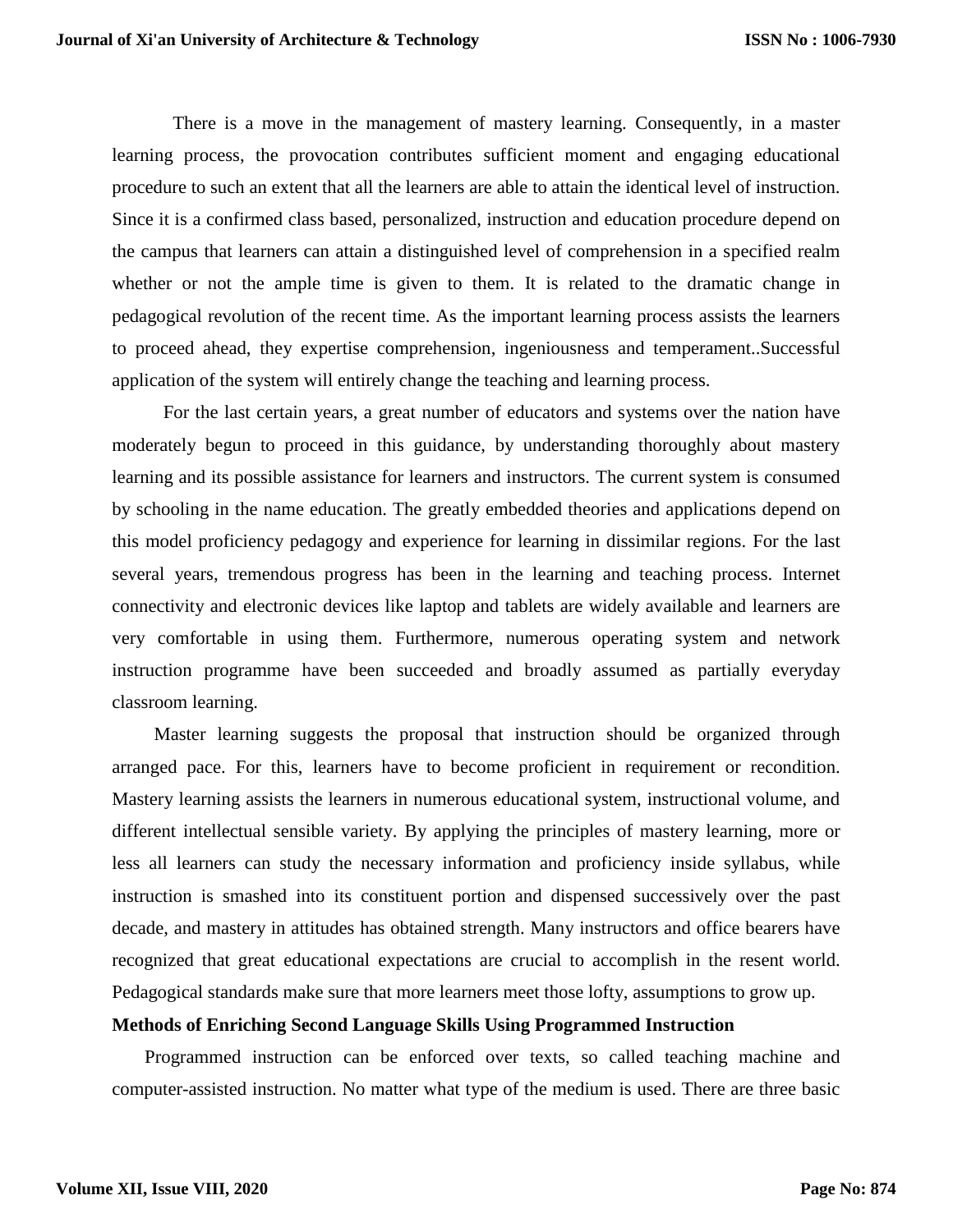methods used in the programmed instruction. They are Linear or straight line programming, branching programming, and mathetic programming.

### *Linear Programmimg*

Leaner programming is a numerical method which is acclimated to decide the finest feasible result or solutions from a specified lace of restriction or list of necessity resented in the structure of straight relation. It is sometimes used in digital design or stimulation for finding the finest resolution in assigning definite measure as money, power, workers, alliance method, hour, capacity and numerous more variables. The finest result required from linear programming in utmost gain or low cost and it was developed during the World War II. Each and every quantitative relation in the issue is linear. The merits of volatile are restricted in somehow. It is practical for numerous issues that called for development of materials. It could be practical to produce to compute how to allocate apparatus to reduce the expense of functioning. It is mainly designed for achieving the excellent solution for an issue with a given constraints. A learner programming problem consists of a linear practice to be maximized or minimized liable to definite or unquestionable restraint in the form of linear disproportion.

In deciding variables, there are abundance to be decided, unbiased practice, this presents how each decision variable would influence the value or directly the value to be maximized. Restrictions represent how all resolution adaptable would use restricted amount of materials. Actually it begins alongside, easy issues, but can obtain extremely composite. It is one of the easiest methods to discharge maximization. It assists to get rid of complex optimization by making a few simplifying assumption. It functions on the system of operant conditioning. It suggests that a definite guidance be able to provide human attitude. Hence, exercises are required to split-up in a miniature portion and shape their investigation. It functions depending on five essential concepts such as minor pace, energetic reaction, instantaneous corroboration, selfmoving or self–operating and linear analysis. The concept beyond the linear programming is that student learn greater and result better learning. The errors committed by learners hinder the process of learning. So they can learn better in a good environment. Design setting depends on provocative response and augmentation. There are four types of designs such as commencing, educating, giving exercises and assessing.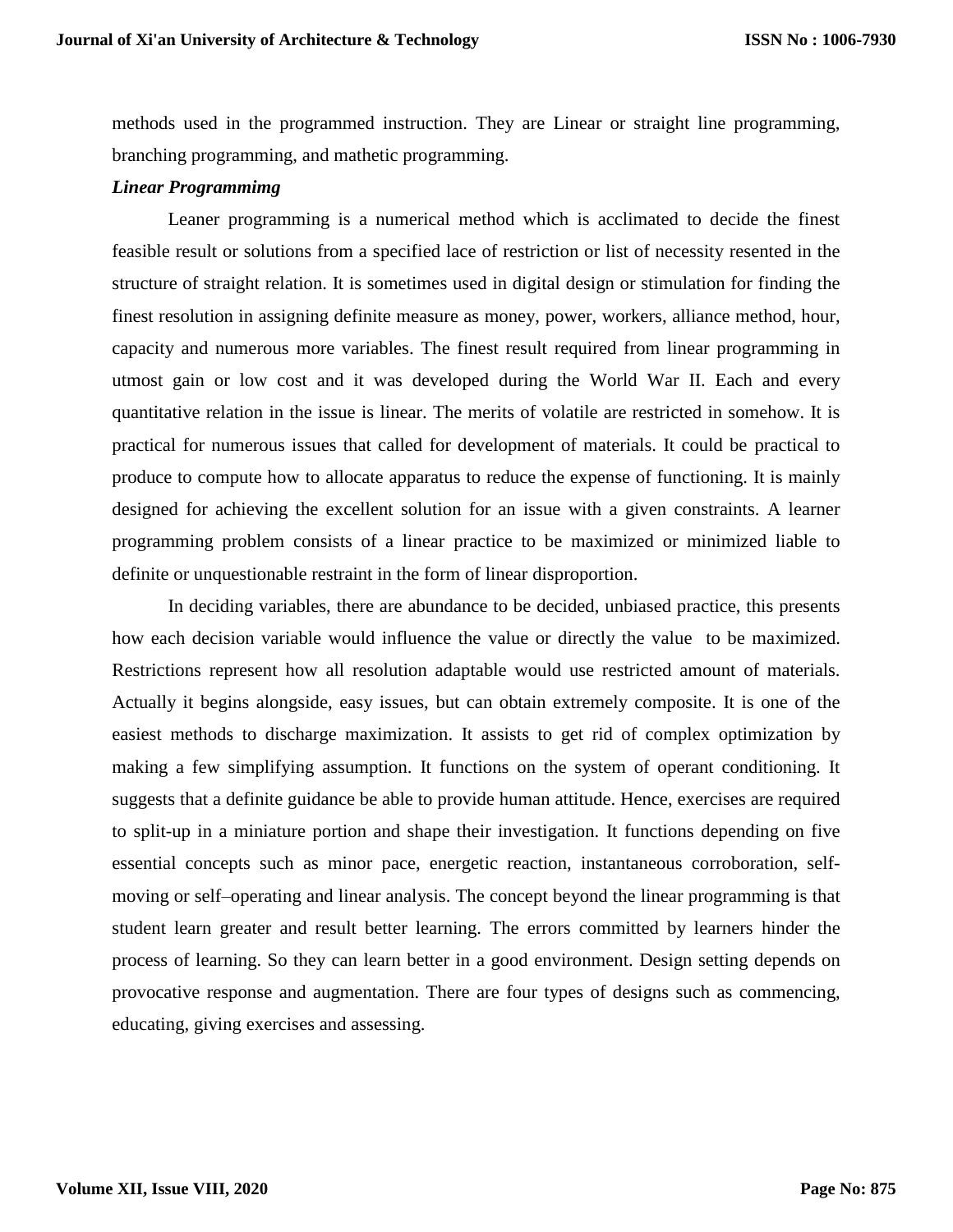## *Branching Programming*

 Branching programming is a method depending on an arrangement system of learning. It is an analytical, perspective and provocation centred method. The learners are given piece of information and alternative answer to questions, and on the basis of their decision, detoured.

## *Mathetic Programming*

Mathetic Programming is a method which is used for defining a systematic use of encouragement theory to the investigation and creation of combination theory of learning. The feedbacks are organized and resolved by the programmer. Accomplishment of task gives encouragement, incorrect reactions are ignored. Its main motive is to expand proficiency of the content.

# **Significance of Programmed Instruction**

 Programmed Instruction is one of the prominent innovations in educating procedure. It is a meticulously stated, comprehensively reared and successfully restrained, self-instructional strategy for giving personalized direction to learners. It has multifarious significances which are discussed below as per this method, learners will get chance to work individually and they can work at their own speed and a time appropriate to them. A moderate student is not embarrassed. A computer –assisted method perhaps prompted to scheme their attempt further intentionally and extra perfectly than the conventional teaching. Its material can be used in any common circumstances associated to nation, commerce, societal variation in a group, section. Programmed instruction customers can generally go ahead at their own level of instruction. In this programme, the learners are demanded to be the energetic participants involving in study exercises as a substitute or on behalf of submissively accepting knowledge. In order to reach in the identical purpose permitting for more modification..

# **Relevance of the Programmed instruction**

 Programmed instruction has a great relevance for giving guidance of teaching to a great number of students and teachers as well. It enables the tutors to diagnose the problem of the individual learners. It is an instructional method distinguished by self-learning, self-governed direction conferred in systematic arrangement and with a great deal of reiteration of ideas. According to this theory, that learning in many areas is best practiced by minor, gradational pace with speedy encouragement or recompense for the learner. This method can be applied through the device named teaching machines and instruction by data processing machine. Medium is not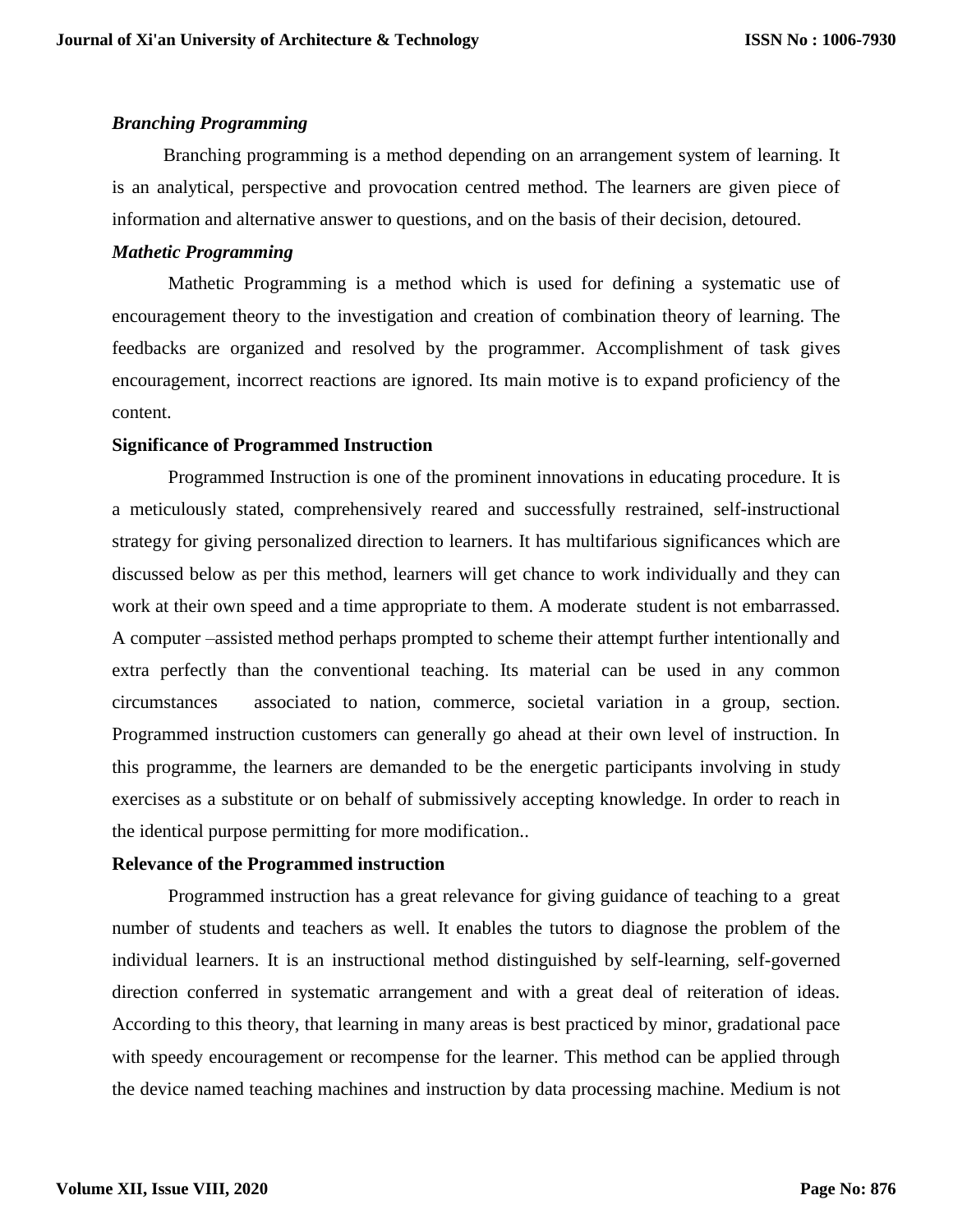a matter for a concern. Primarily, two types of programing are used in this system. They are linear or straight-line programming and branching programme.

In Linear types of programming, learner's responses are reinforced immediately that approaches the learning goal. Reactions which do not go towards the aim will remain unreinforced. Every aspect of schooling is dispensed in a framework and learners those who have made correct response advances to the next frame. All those students who work through the same order and a cheap fare of error is necessary to ensure continued positive encouragement of correct feedback

 Branching or intrinsic type of method was evolved in co-occurrence with the application of an electronic training device for military personnel. This method furnishes the learners a piece of instruction providing a multiple choice situation or recognition. Reactions, on the basis of choice, guide the learners to get going to another framework. A learner who is reacted incorrectly is to be returned to the actual structure or route. On the contrary, a learner who selects correct option will proceed to the next framework. The process is repeated throughout the programme. A learner may be resolved to vary amount of material depending upon errors made.

#### **Conclusion**

 Programmed Instruction is one of the prominent innovations in the teaching and learning process. The learners have to act throughout the arranged matters by themselves at their own speed, and even after every stage, understanding level of the learners are tested by giving related questions or providing a diagram. The technique of education depends on an automatic and personalized procedure. It is based on intellectual assumption of operant condition. The reaction of the students are closely managed by programmer. It is mainly focused to take along attractive alteration in the intellectual realm of the student's attitude. The design of this instruction method is that the elected subject matter is investigated and split-up. Each component is autonomous and absolute in itself. Depending on each constituent, the programmer develops frames. The real reaction of the student is considered to be the new information or innovative attitude. Instant endorsement of correct response support reinforcement to the learners to make them go further. At the same time, wrong reactions demand assessment which does not needs the presence of the teacher. Learners are left for studying at their disposal. It has multifarious significance in the teaching–learning activities. The learners get chance to work individually, and learners can work at their disposition. The language skills can be developed through programmed instruction, since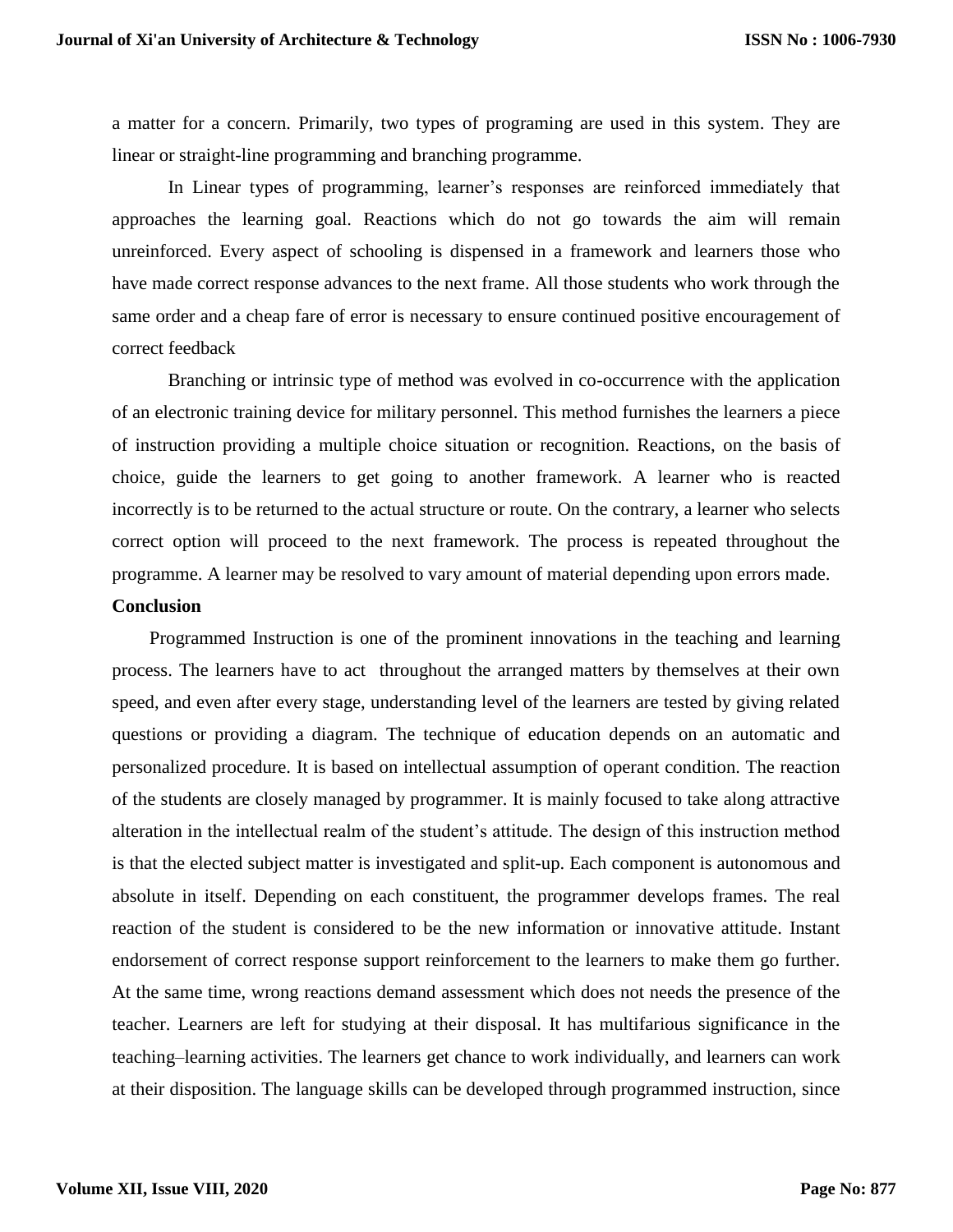PI is a systematic method of teaching any language skills in a progressive manner, through various methods and theories.

## **References**

- A. Delbio, Dr. M. Ilankumaran, "Learner Centred Psychological Principles in Acquiring the Second Language" The International Journal of Analytical and Experimental Modal Analysis (IJAEMA) UGC CARE listed Journal, vol. XII, no. VII, July, 2020, pp. 227- 235, ISSN-0886-9367 (Online)
- A. Delbio, Dr. M. Ilankumaran, "Methods of Second Language Teaching And Learning" The International Journal of Analytical and Experimental Modal Analysis (IJAEMA) UGC CARE listed Journal, vol. XII, no. VII, July, 2020, pp. 236-243, ISSN-0886-9367 (Online)
- A. Delbio, Dr. M. Ilankumaran, "Paradigms of Second Language Acquisition: A Neurolinguistic Perspective" International Journal of Recent Technology and Engineering(IJRTE) (Scopus Indexed) with IF 5.92, vol.8 no 1C2, May 2019, pp. 1019-1024, ISSN: 2277- 3878
- A. Delbio, Dr. M. Ilankumaran, "Second Language Acquisition Through Neurolinguistic Programing: A Psychoanalytic Approach" International Journal of Engineering and Technology (IJET) (Scopus Indexed), vol.7 no 4.36, Nov. 2018, pp. 624-629, ISSN: 2227-524X
- A. Delbio, Dr. M. Ilankumaran, Dr. R. Abilasha, "Empowering the Learners with Second Language Skills through Psychological Aspects" International Journal of Recent Technology and Engineering(IJRTE) (Scopus Indexed) with IF 5.92, vol.8 no 1C2, May 2019, pp. 1025-1031, ISSN: 2277-3878
- A. Delbio, Dr. R. Abilasha, Dr. M. Ilankumaran, "Second Language Acquisition and Mother Tongue Influence of English Language Learners – A Psycho Analytic Approach" International Journal of Engineering and Technology (IJET) (Scopus Indexed), vol.7 no 4.36, Nov. 2018, pp. 497-500, ISSN: 2227-524X

Baber Charles, "The English Language, A Historical Introduction", UK: Cambridge University Press.

Baruah.T.C., "The English Teacher's Handbook", New Delhi: Sterling Publishers Pvt. Ltd.

Baugh. A.C., A History of the English Language , Bombay: Allied Publishers Pvt.Ltd.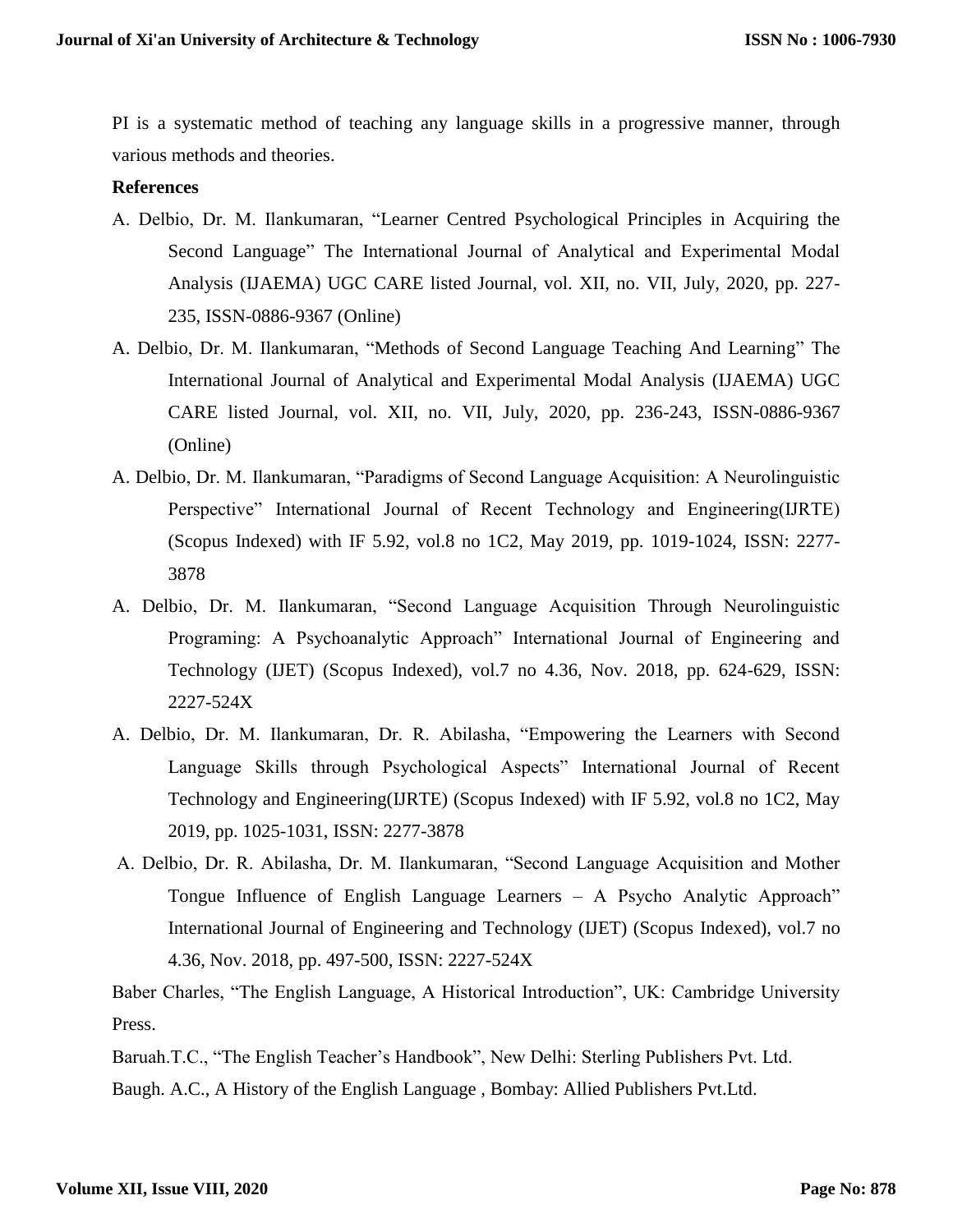Billows F.L., "The Technique of Language Teaching" ( Longmans, 1961 )

Bunton,S.H and Humphries, J.A., "Mastering English Language", London:Macmillan.

Carstairs-Mccarthy, Andrew, 'Origin of complex Language' Edinburg, Edinburg University, Press.2003.

- Dr. R. Abilasha, Dr. M. Ilankumaran, "A Dynamic Change in The System of Education Owing to The Pandemic Episode - A Study on Post Covid-19 Lockdown in Indian Context" The International Journal of Analytical and Experimental Modal Analysis (IJAEMA) UGC CARE listed Journal, vol. XII, no. VII, July, 2020, pp. 170-176, ISSN-0886-9367 (Online)
- Dr. R. Abilasha, Dr. M. Ilankumaran, "Business English: The Quintessence of the Corporate World" International Journal of Engineering and Technology (IJET) (Scopus Indexed), vol.7 no 4.36, Nov. 2018, pp. 608-612, ISSN: 2227-524X
- Dr. R. Abilasha, Dr. M. Ilankumaran, "The Role of Media in Enhancing Communicative Competence of the Learners at Tertiary Level – An Analytical Study" International Journal of Engineering and Technology (IJET) (Scopus Indexed), vol.7 no 4.36, Nov. 2018, pp. 655-659, ISSN: 2227-524X

Fitch.W Tecumseh, ' The Evolution of Language',Universitat Wien, Austria, Cambridge University, 2012.

Fleming, James, " The Art of Reading and Speaking, Chandigarh, Abhishek Publications.

Fleming, James, " The Art of Reading and Speaking", Chandigar, Abhishek, Publication.

- G. Alamelu, Dr. M. Ilankumaran, "Optimizing Second Language Learning in Engineering Classrooms by Implementing Activity Based Instruction and Spaced Repetition System" The International Journal of Analytical and Experimental Modal Analysis (IJAEMA) UGC CARE listed Journal, vol. XII, no. VII, July, 2020, pp. 200-207, ISSN-0886-9367 (Online)
- G. Alamelu, Dr. M. Ilankumaran, "The Effects of Reinforced Learning in Language Acquisition and Cognitive Process: A Study" International Journal of Recent Technology and Engineering(IJRTE) (Scopus Indexed) with IF 5.92, vol.8 no 1C2, May 2019, pp. 1014- 1018, ISSN: 2277-3878
- G. Alamelu, Dr. M. Ilankumaran, "Written Language Versus Spoken Language: A Comparative Study" The International Journal of Analytical and Experimental Modal Analysis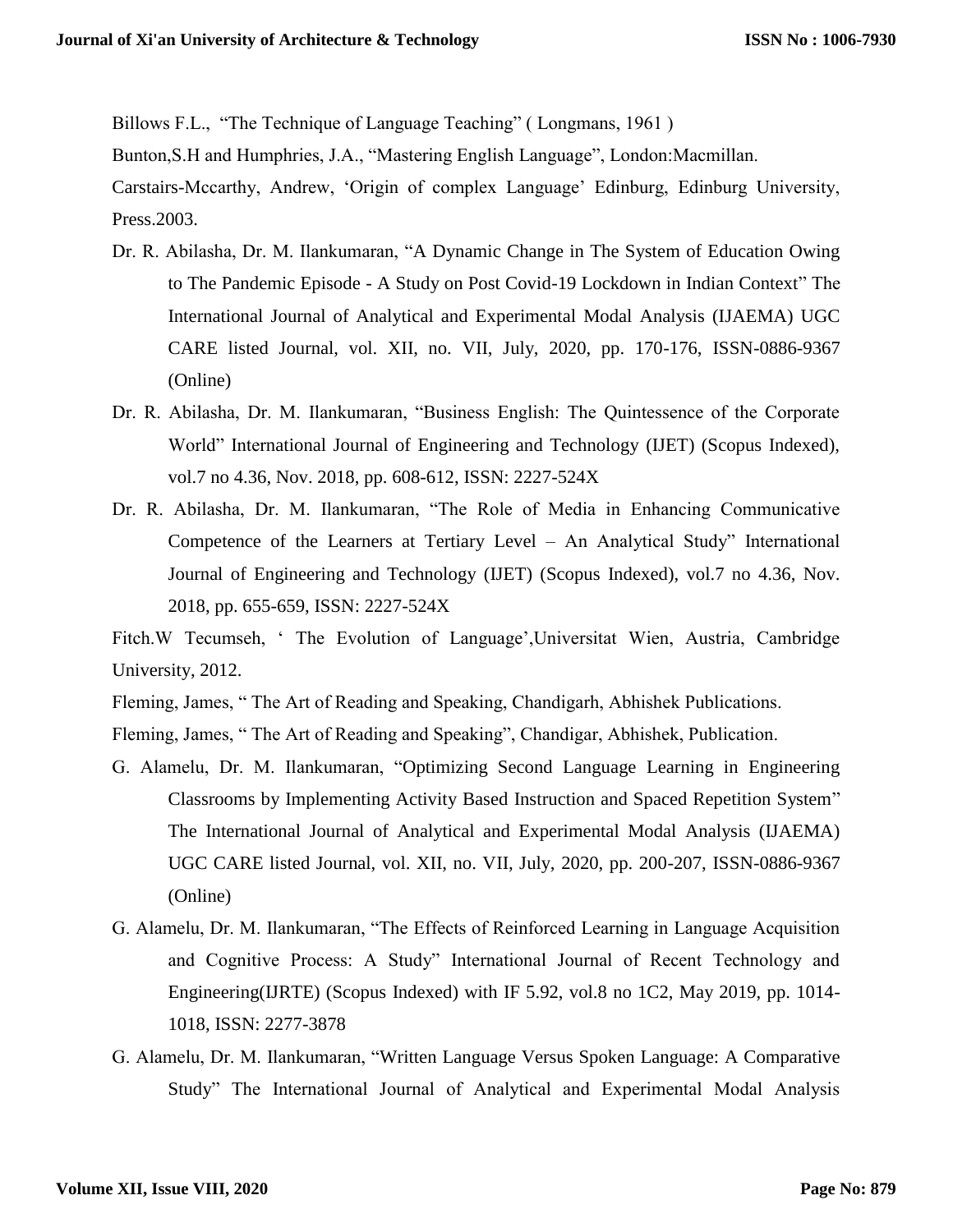(IJAEMA) UGC CARE listed Journal, vol. XII, no. VII, July, 2020, pp. 185-194, ISSN-0886-9367 (Online)

Gurrey, P., Teaching English as a Foreign Language ( Longmans).

http// languages, iloveindia.com/Sanskrit.html.Indian language; Sanskrit language

- K. Jeya Gowri, Dr. M. Ilankumaran, "The Role of Students in Transition from School to College: Different Challenges in ELT" International Journal of Engineering and Technology (IJET) (Scopus Indexed), vol.7 no 4.36, Nov. 2018, pp. 630-635, ISSN: 2227-524X
- K. Jeya Gowri, Dr. M. Ilankumaran, Dr. R. Abilasha, "Teaching Activities Enhance Speaking Skills: A Study based on Transitional Students in Tamil Nadu" International Journal of Recent Technology and Engineering(IJRTE) (Scopus Indexed) with IF 5.92, vol.8 no 1C2, May 2019, pp. 1032-1038, ISSN: 2277-3878
- K. Jeya Gowri, Dr. R. Abilasha, Dr. M. Ilankumaran, "Enriching Cognizance at the Tertiary Level Students During Transition" International Journal of Engineering and Technology (IJET) (Scopus Indexed), vol.7 no 4.36, Nov. 2018, pp. 665-668, ISSN: 2227-524X
- Kohli. A.L " Techniques of Teaching English"Dhanapat Rai Publishing Company, New Delhi.
- Mackey, W.F., " Language Teaching Analysis" ( Longmans, 1965 ).
- Noire, L. ' The Origin and Philosophy of language, ' Chicago; Chicago IL, 1917
- P. Deepa, Dr. M. Ilankumaran, "Teaching Poetry Enhances Speaking Skills An Analysis based on Select Poems" International Journal of Engineering and Technology (IJET) (Scopus Indexed), vol.7 no 4.36, Nov. 2018, pp. 619-623, ISSN: 2227-524X
- S. Sajna Beevi, R. Abilasha, Dr. M. Ilankumaran, "Neurolinguistic Factors in English Language Learning: A Cognitive based Study" International Journal of Recent Technology and Engineering(IJRTE) (Scopus Indexed) with IF 5.92, vol.8 no 1C2, May 2019, pp. 1051- 1058, ISSN: 2277-3878
- S. Sreena, Dr. M. Ilankumaran, "Action Plans for The Teachers to Achieve The Goal of Speaking Skills of The Learners in an ELT Classroom" The International Journal of Analytical and Experimental Modal Analysis (IJAEMA) UGC CARE listed Journal, vol. XII, no. VII, July, 2020, pp. 106-112, ISSN-0886-9367 (Online)
- S. Sreena, Dr. M. Ilankumaran, "Developing Productive Skills through Receptive Skills A Cognitive Approach" International Journal of Engineering and Technology (IJET) (Scopus Indexed), vol.7 no 4.36, Nov. 2018, pp. 669-673, ISSN: 2227-524X